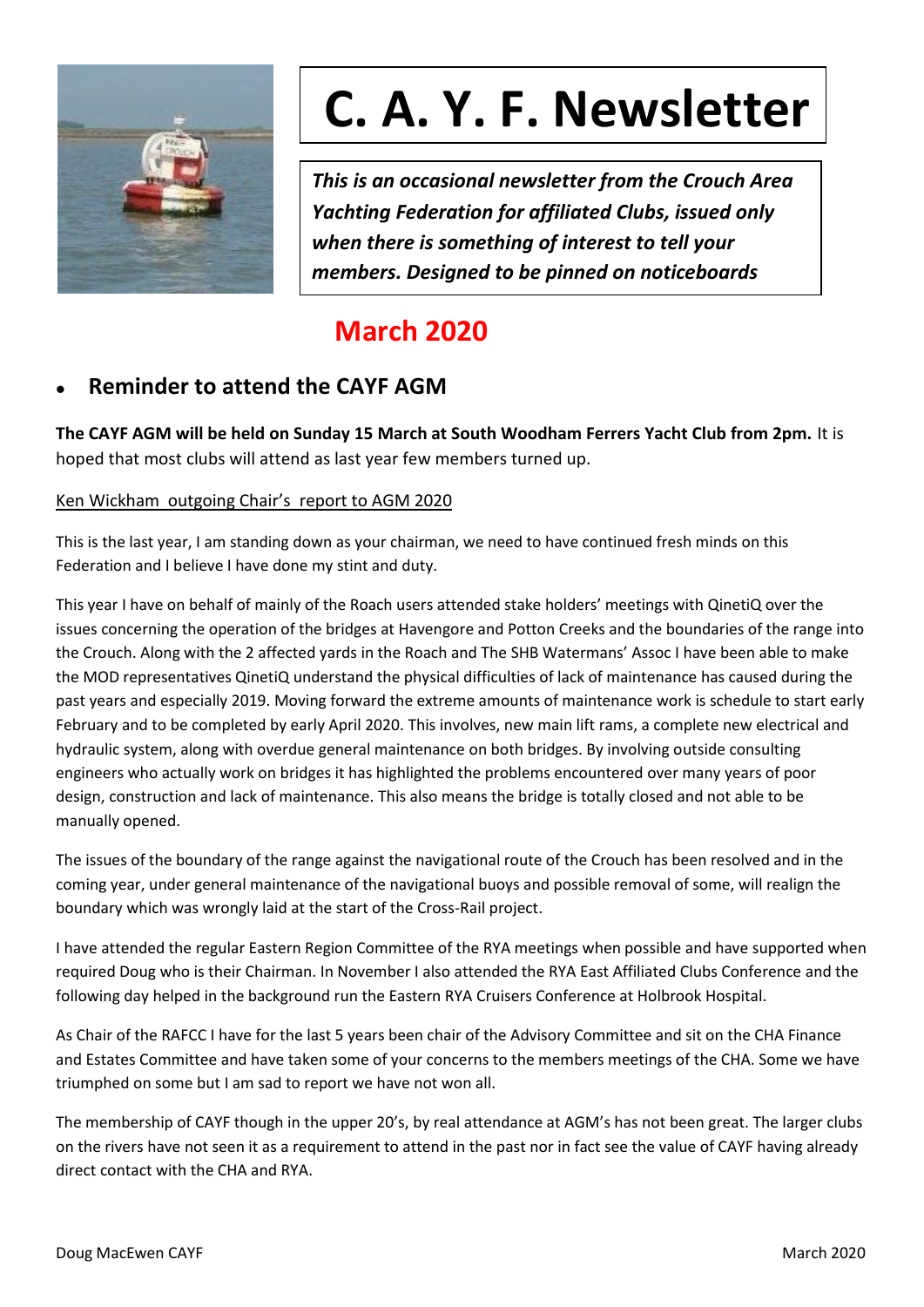Thus, I think it's time to look at our RYA membership and its requirements to belong as a group to the RYA. This is because clubs we repute to represent already have direct contact availability to the RYA by being affiliated. This would also increase the RYA East head count as to the number of clubs they represent. We have to be in existence under the 1974 Act for the CHA as we are supposed to be the only conduit to the CHA for the yachting and boating community, but as seen, some over the years some already have the capacity to circumnavigate that and go the direct route.

As I said I stand down as Chairman of CAYF, but I will still represent the Roach Area Fairways Conservation Committee at CAYF. I wish the next chair well and hope he / she can make some impression on those clubs who do not realize the need of CAYF to continue. Regards Ken Wickham Chair CAYF

# ⚫ **CHA Harbour dues reminder Early Payment rate is 1 January to31 March**

Sadly there are less bigger boats to pay dues this year and coupled with the last cargo income from Crossrail ( alternatives are hoped for) to break even the CHA plaque fees will need to go up next year to balance the books. After exploring other revenue streams without success, your CAYF reps agreed to vote it through. It should be emphasised that the CHA dues have not increased for early payment in the last 3 years.

#### ⚫ **Havengore Bridge Update (03.02.20) from Nicki Uden – Community Liaison Officer, SHOEBURYNESS RANGE** Careline: 0800 0560108 Email: [nuden@QinetiQ.com](mailto:nuden@QinetiQ.com)

We're pleased to confirm that the major programme of works to refurbish Havengore Bridge began on Monday 13 February. The hydraulic system will be redesigned and improved with upgraded hydraulic components and replacement of the main lift cylinders. Controls equipment, systems and software will also be redesigned and upgraded to modern standards and fully integrated with the hydraulics. A new safety system and fault diagnostic technology will also improve bridge operations and reduce repairs times.

The works will take several weeks to complete and we are no longer able to offer manual lifting so no marine traffic will be able to pass until the bridge is returned to full operational capacity in early April.

We're committed to improving the reliability, serviceability and long-term resilience of the bridge and will provide further updates as they become available. We thank you for your continued patience and cooperation. Regards, Nicki

# ⚫ **Havengore Bridge Update (03.02.20)** From Ken Wickham

The works should be completed before the beginning of April, but has shown the need for a complete overhaul of the control systems both hydraulic and electrical. There are no spares available and new lift rams have been ordered and will be installed along with valve and electrical gear.Routine structural repairs were missed out and thus this has added to their problems, these also will be completed. Staff will be retrained and the updates will mean off site inspection of any electronic failure can now be had by the consultants.

Potton swing bridge meanwhile, though being far older has very little wrong with it and some emergency repairs and re routing of power cables are required. This will be done at the same time but will not involve the closure of the bridge for lengthy times.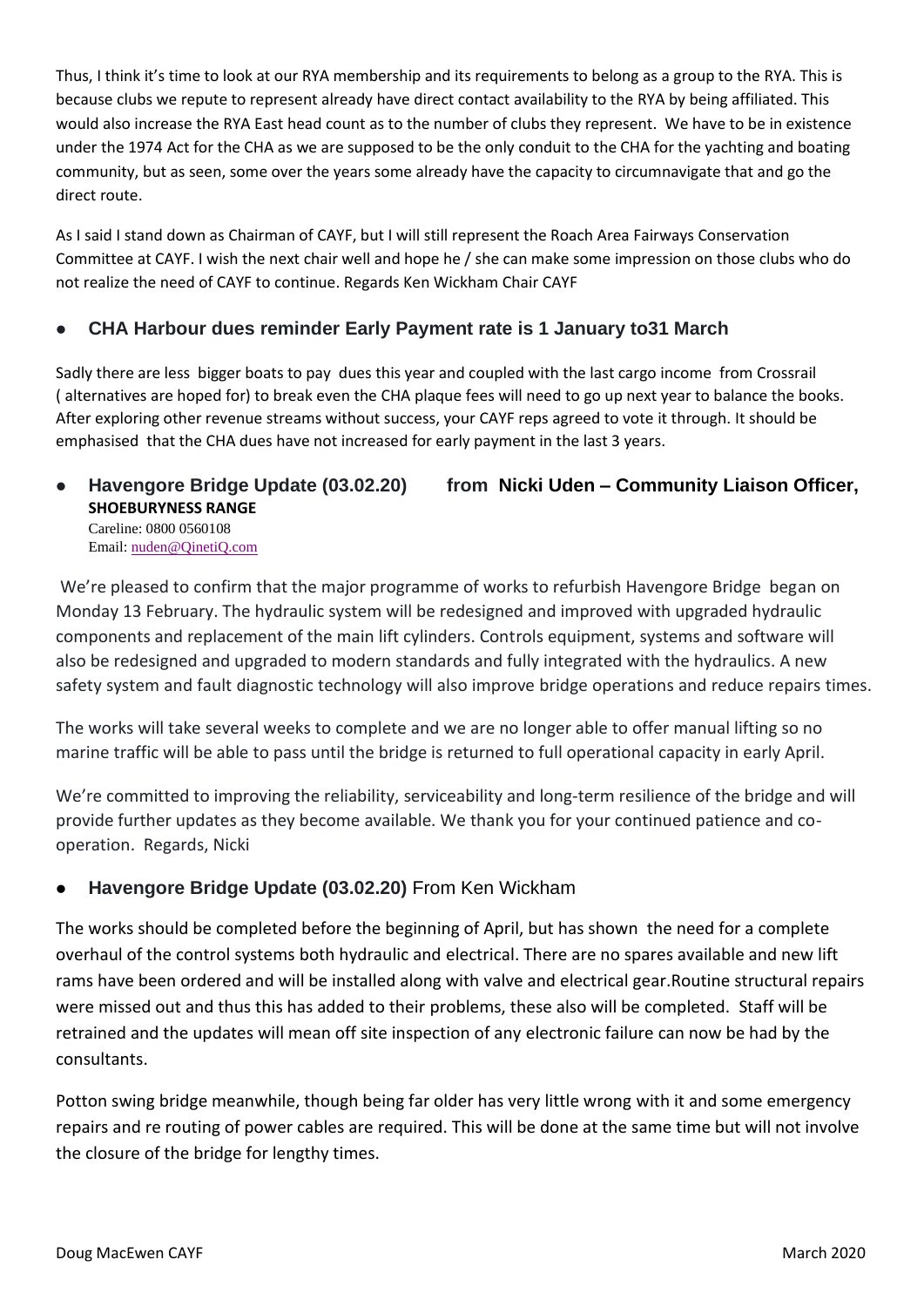One good thing though, we have it in writing that the MOD / QinetiQ will not ever consider closing the maritime right of way through Havengore or Potton bridges. Only problem is the need to update the Bye Laws to make them read sense in the modern day?

#### ⚫ **OUT OF DATE FLARES**

Please note that we have been advised that you can now dispose of out of date flares at the Maritime & Coastguard Agency (MCA) Office in Colchester on the last Thursday of the month. Colchester Marine Office C02 9BY

Please note this service is by **APPOINTMENT ONLY** which are required to be made by contacting

**DOVER COASTGUARD** on **01304 218500.** You will be asked to supply

- A list of **all** Flares to be disposed of
- The type of Flare
- Date of Expiry

Please be aware that this service is only available to individual Members of the Public and **is not** available to Sailing Clubs and Commercial Organisations.

### ⚫ **CAYF website**

A new CAYF website has been launched, **www.cayf.org.uk** this is replacing the old website which was provided by [essexinfo.net](https://www.essexinfo.net/) using [Cambridge Open Systems](http://cambridgeopensystems.com/) technology which is closing on 31 March 2020.

### ⚫ **RYA Information**

The RYA are pleased to inform you that they are delivering a number of Club Development Forums throughout the East region in February, March and April and would like to invite your club to attend.

The first round will take place at four different venues on four different evenings, however we will be covering two topics at each venue to encourage clubs to send along a couple of people (if not more) to each one. We have listened to your feedback and will be delivering sessions on Volunteering and Membership Retention to support the work you do. Each session will be interactive, we'll share the latest insights and information and encourage discussion to make the most of the time available.

To find out more and to book your place please click [HERE](https://www.rya.org.uk/newsevents/events/Pages/rya-east-club-development-workshops-.aspx) Each session is free for affiliated club representatives and includes refreshments.

There will be another round in April looking at Junior participation and Race management.

#### ⚫ **Consultations**

**Draft South East Marine Plan** is now open for consultation. It covers the areas waters are developed, protected and improved over the next 20 years.<https://consult.defra.gov.uk/mmo/draft-south-east-inshore-marine-plan/>

**Essex Coast RAMS** Supplementary Planning Document. Consultation document on a mitigation strategy measures for birds on the Essex coast.<https://consultations.essex.gov.uk/place-services/the-essex-coast-rams-spd/>